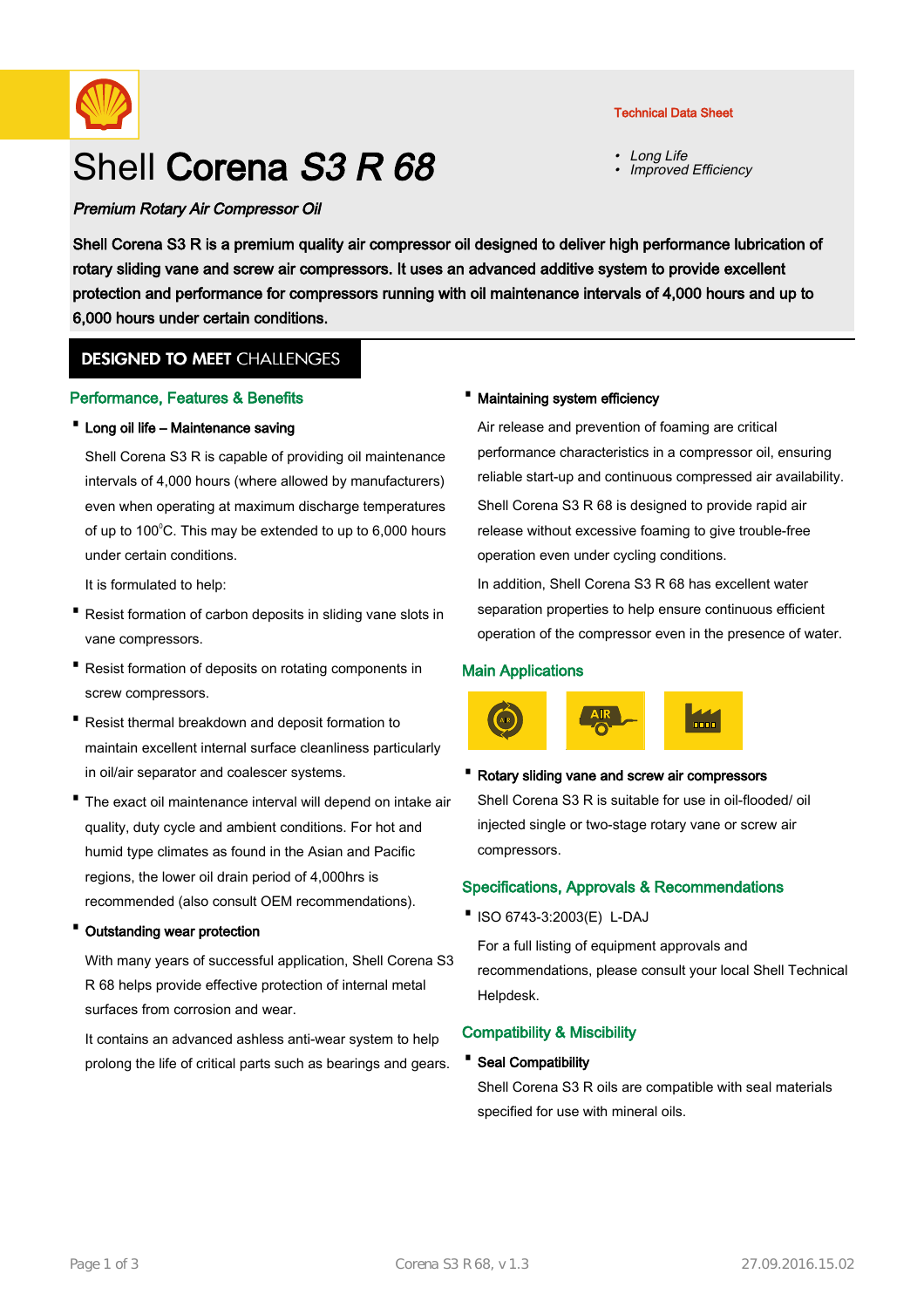# Typical Physical Characteristics

| <b>Properties</b>          |                 |                    | Method            | Shell Corena S3 R 68 |
|----------------------------|-----------------|--------------------|-------------------|----------------------|
| <b>ISO Viscosity Grade</b> |                 |                    | <b>ISO 3448</b>   | 68                   |
| <b>Kinematic Viscosity</b> | $@40^{\circ}$ C | mm <sup>2</sup> /s | <b>ASTM D445</b>  | 68                   |
| <b>Kinematic Viscosity</b> | @100°C          | mm <sup>2</sup> /s | <b>ASTM D445</b>  | 8.9                  |
| <b>Viscosity Index</b>     |                 |                    | <b>ISO 2909</b>   | 104                  |
| <b>Density</b>             | $@15^{\circ}$ C | kg/m <sup>3</sup>  | <b>ASTM D1298</b> | 873                  |
| Flash Point (COC)          |                 | $^0C$              | <b>ASTM D92</b>   | 248                  |
| <b>Air Release</b>         |                 | minutes            | <b>ASTM D3427</b> | 5                    |
| <b>RPVOT</b>               |                 | minutes            | ASTM D2272        | 700                  |
| <b>FZG Test</b>            |                 | <b>LS Fail</b>     | CEC-L-07-A-95     | 11                   |
| <b>Pour Point</b>          |                 | $^{\circ}C$        | <b>ASTM D97</b>   | $-30$                |
| <b>Water separability</b>  | @54°C           | minutes            | <b>ASTM D1401</b> | 15                   |

These characteristics are typical of current production. Whilst future production will conform to Shell's specification, variations in these characteristics may occur.

## Health, Safety & Environment

## · Health and Safety

Shell Corena S3 R is unlikely to present any significant health or safety hazard when properly used in the recommended application and good standards of personal hygiene are maintained.

Avoid contact with skin. Use impervious gloves with used oil. After skin contact, wash immediately with soap and water.

Guidance on Health and Safety is available on the appropriate Material Safety Data Sheet, which can be obtained from http://www.epc.shell.com/

## · Protect the Environment

Take used oil to an authorised collection point. Do not discharge into drains, soil or water.

## Additional Information

· Advice

Advice on applications not covered here may be obtained from your Shell representative.